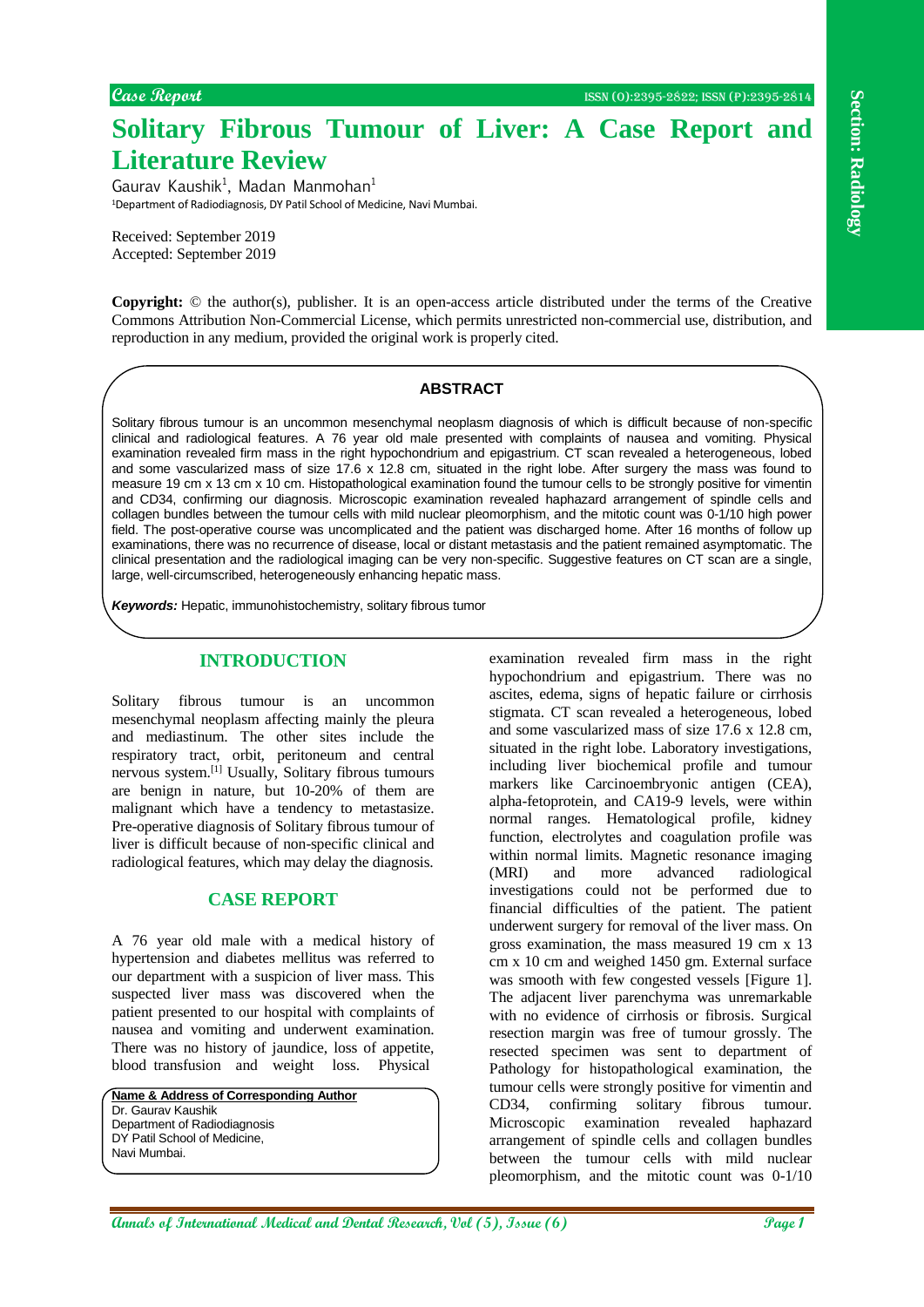high power field [Figure 2]. The post-operative course was uncomplicated and the patient was discharged home. After 16 months of follow up examinations, there was no recurrence of disease, local or distant metastasis and the patient remained asymptomatic.



**Figure 1: Contrast-enhanced CT scan showing a wellcircumscribed mass in right hepatic lobe with widely varying CT attenuation**



**Figure 2. H & E stain showing arrangement of spindle cells surrounding ectatic branching blood vessels with interspersed bands of hyalinised collagen**

# **DISCUSSION**

Solitary fibrous tumour are rare neoplasms of mesenchymal origin and solitary fibrous tumour of the liver are very rare. Published literature has found twice higher incidence among females as compared to males and is most commonly found in ages of affected individuals ranging from 27 to 83 years.[2] Most patients are symptomatic, usually no-specific, as was our case. However, most of these symptoms can be attributed to mass effects of the tumour. Imaging studies are helpful in characterizing these lesions, as solitary fibrous tumours are usually single, well-circumscribed, heterogeneously enhancing, and highly vascular masses. A variety of differential diagnosis should be kept in mind, like

sarcomas, leiomyoma, sclerosed hemangioma, and inflammatory pseudotumour of the liver.[3]

**Angle phone distribution and the international structure of the transfer of International Medical Annals of Control and Dental Research (Figure 2), Issue (Figure 2), Issue (Figure 2), Issue (Figure 2), Issue (Figure 2),** Similar to the clinical presentation, radiological imaging of the tumour can also be very non-specific at times. Solitary fibrous tumour typically appears hypoechoic on ultrasonography but areas of myxoid degeneration may make it to appear heterogeneous.<sup>[4]</sup> On CT scan, they appear as a welldefined encapsulated mass with heterogeneous enhancement. Administering contrast may demonstrate a hypervascular tumour and progressive heterogeneous enhancement. CT scan helps to identify necrotic areas within the tumour and an outer pseudocapsule. In most cases, the tumour frequently displaces neighbouring organs, compresses adjacent arterial and venous vessels, and may cause obstruction and dilatation of the common bile duct.<sup>[5]</sup> Solitary fibrous tumour of the liver have low to intermediate signal intensity on T1- weighted images, and they have heterogeneous signal intensity on T2-weighted images. Fibrotic areas is shown by low T2 signal intensity.<sup>[6]</sup> At diffusion-weighted imaging, hypercellularity is indicated in the tumours by increased signal intensity and low apparent diffusion coefficient (ADC). Conversely, increased ADCs indicate a more fibrous tumour.<sup>[7]</sup> However, these findings are suggestive but not diagnostic of hepatic SFT.[8]

A definitive diagnosis of Solitary fibrous tumour is established by a core needle biopsy with histopathologic and immuno-histochemistry<br>studies.<sup>[9]</sup> Phenotypes based on immuno-Phenotypes based on immunohistochemistry include diffuse and strong CD34, BCL2, and STAT6 tumour cell expressions.<sup>[10]</sup> Positive CD34 marker expression can be positive in other tumours as well, but it remains highly characteristic of Solitary fibrous tumour, specially in the absence of expressions of other mesenchymal cell lineage phenotype markers. Moreover, STAT6 is a highly sensitive and specific biomarker of Solitary fibrous tumour, making it helpful to distinguish this tumour from other histologic mimics.

Solitary fibrous tumour of the liver must be considered potentially malignant in all cases, though it is benign in majority of cases. Surgical resection with free margins remains the standard treatment of Solitary fibrous tumour.8 In cases where tumours are incompletely resected or are unresectable, radiation therapy, chemotherapy, and chemoembolization have been proposed with a multi-disciplinary approach.8 Rarity of the tumour has not allowed researchers to conduct large sample studies to evaluate the prognosis and overall outcome of the tumour. Also, the best method for follow-up has not been well established, but whole-body CT is suggested in high-risk patients.<sup>[11]</sup>